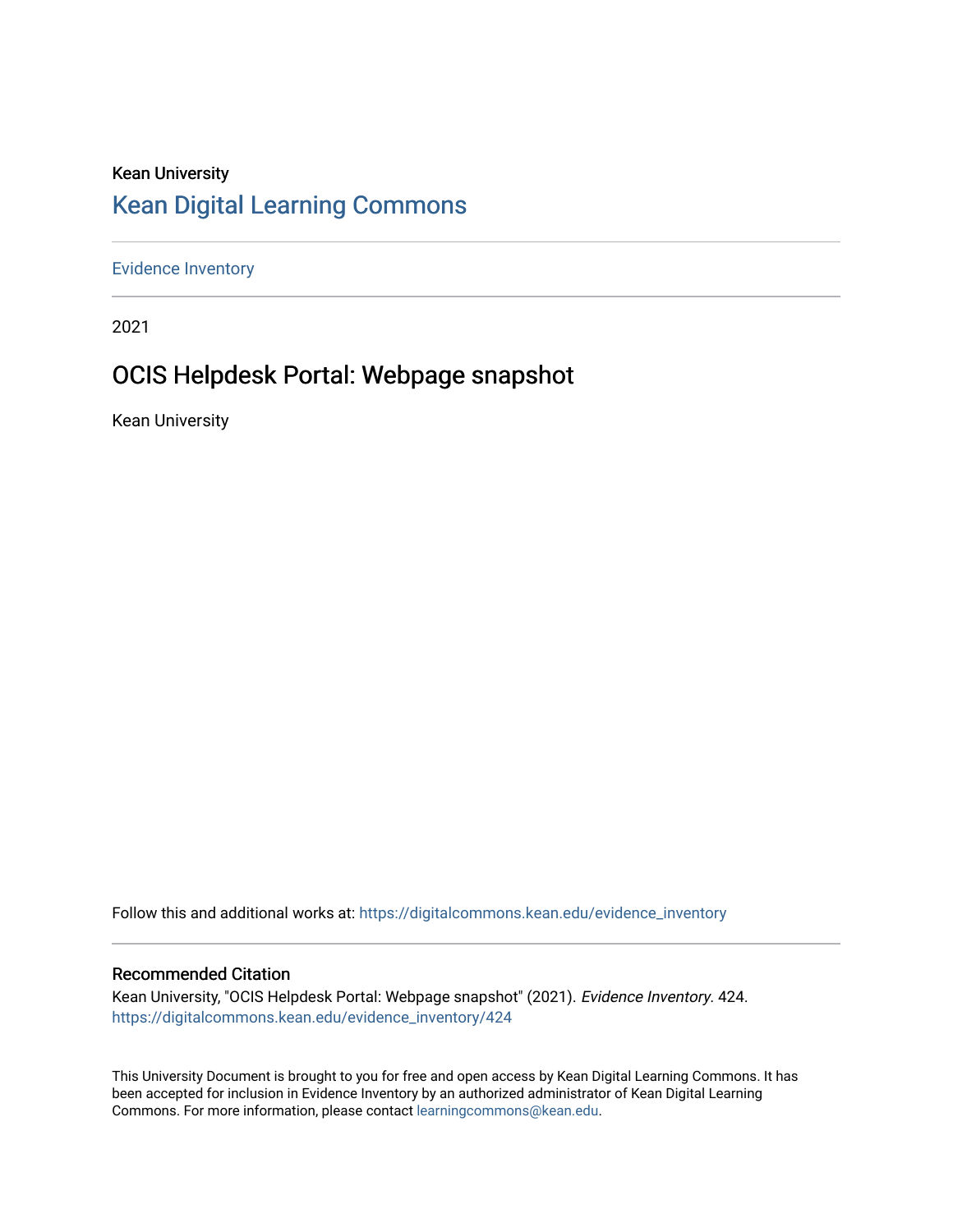## OCIS Helpdesk Portal: Webpage snapshot

### Abstract

Email Announcement of OCIS Portal

### Keywords

Technology, OCIS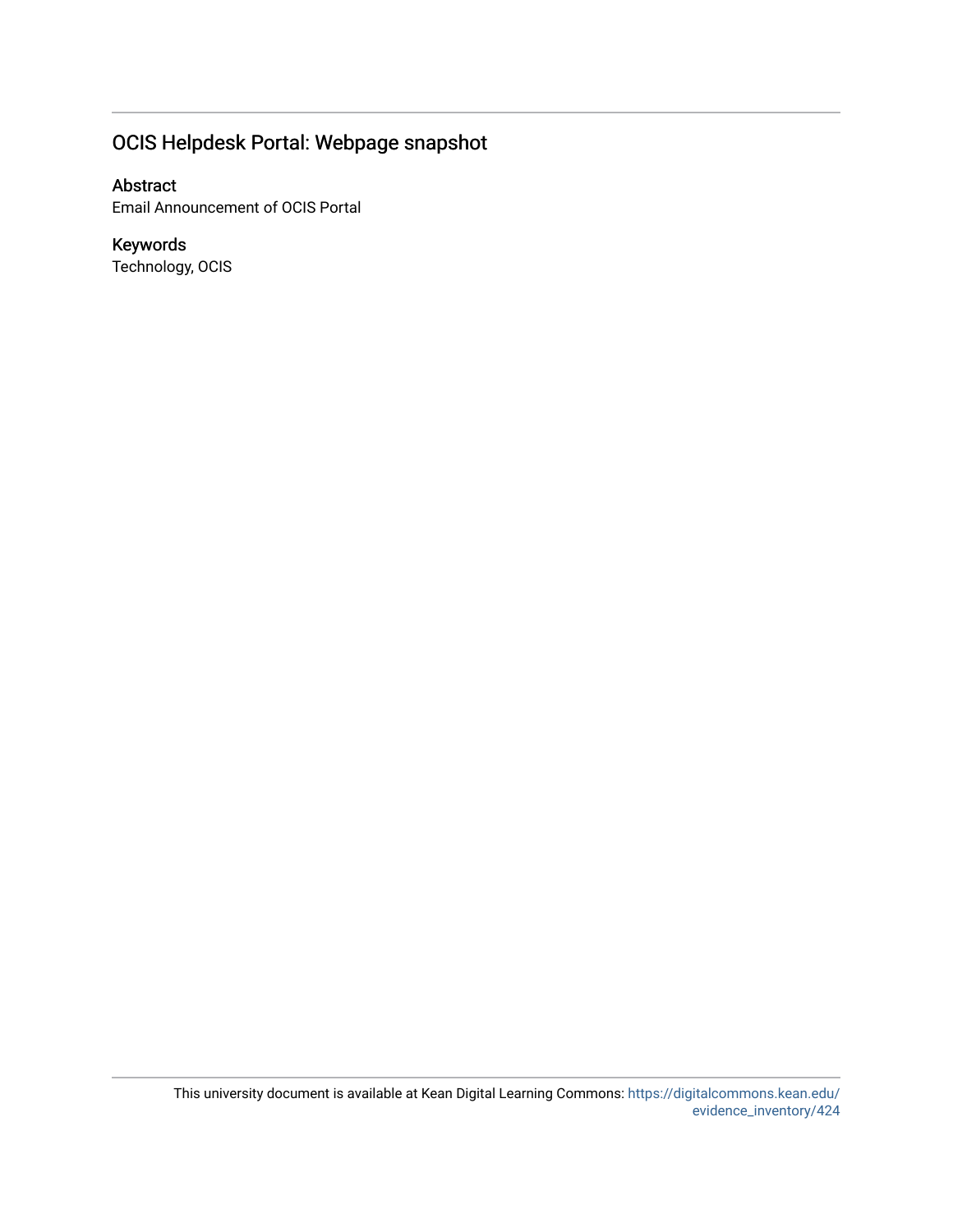2/9/22, 11:23 AM Support : Kean University

#### How can we help you today?

Enter your search term h **Search** 腘

### **Browse [Solutions](https://helpdesk.kean.edu/support/solutions)**

À

### **[Request](https://helpdesk.kean.edu/support/catalog/items) New Service**

 $\langle \!\!\!\langle \!\!\!\langle \!\!\!\langle \rangle \!\!\!\rangle$ 

### **Your [Tickets](https://helpdesk.kean.edu/support/tickets)**

 $\boxed{\cdot \cdot \cdot }$ 

### **Report an [Incident](https://helpdesk.kean.edu/support/tickets/new)**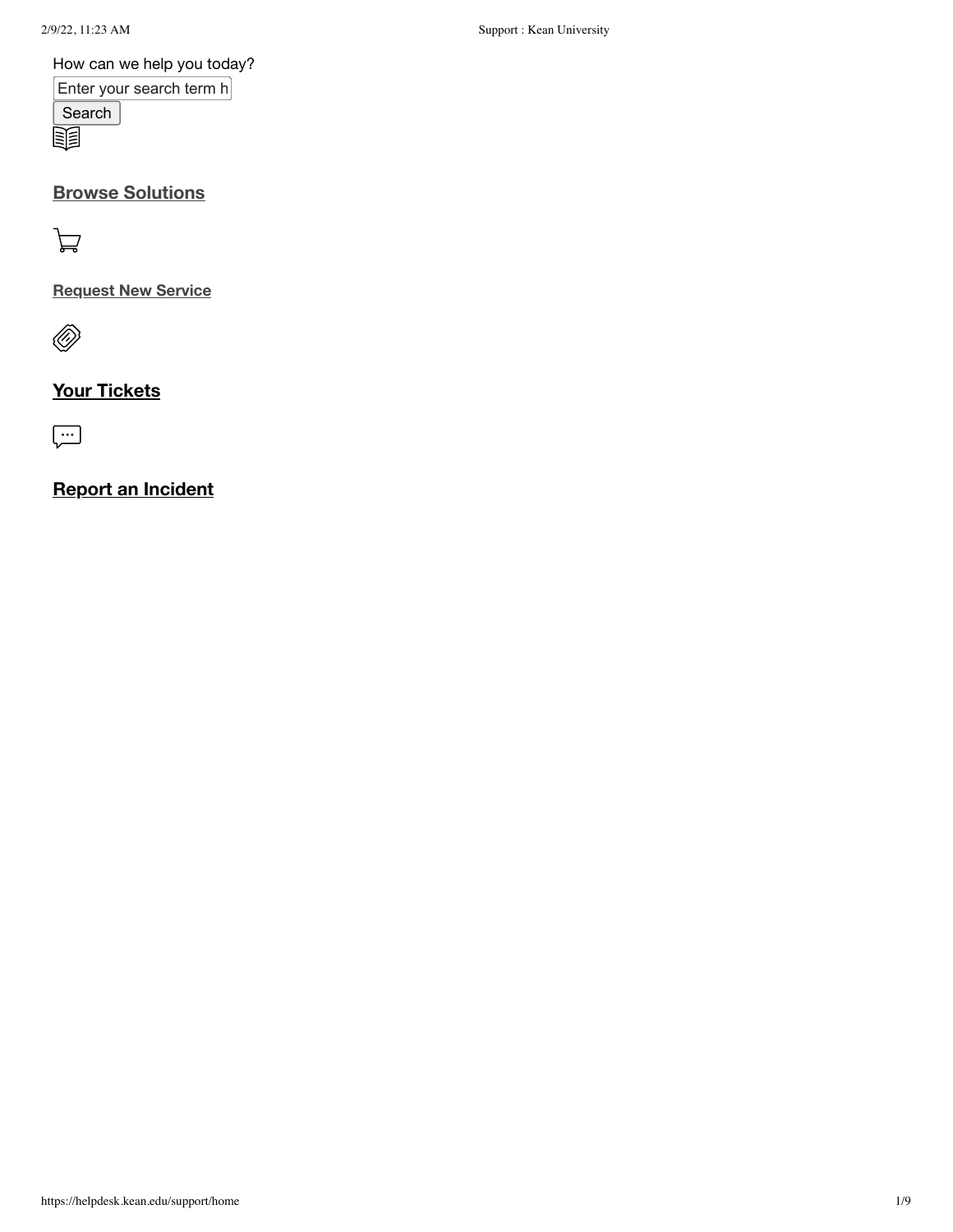

### **Pending [Approvals](https://helpdesk.kean.edu/support/approvals/pending)**

### **[Announcements](https://helpdesk.kean.edu/support/announcements)**

- [Welcome](https://helpdesk.kean.edu/support/solutions/15000045219) to the Portal
- [Working](https://helpdesk.kean.edu/support/solutions/15000046133) From Home (Faculty & Staff)
- · Remote Learning [\(Students\)](https://helpdesk.kean.edu/support/solutions/15000046134)
- [General](https://helpdesk.kean.edu/support/solutions/15000035815) Info & FAQs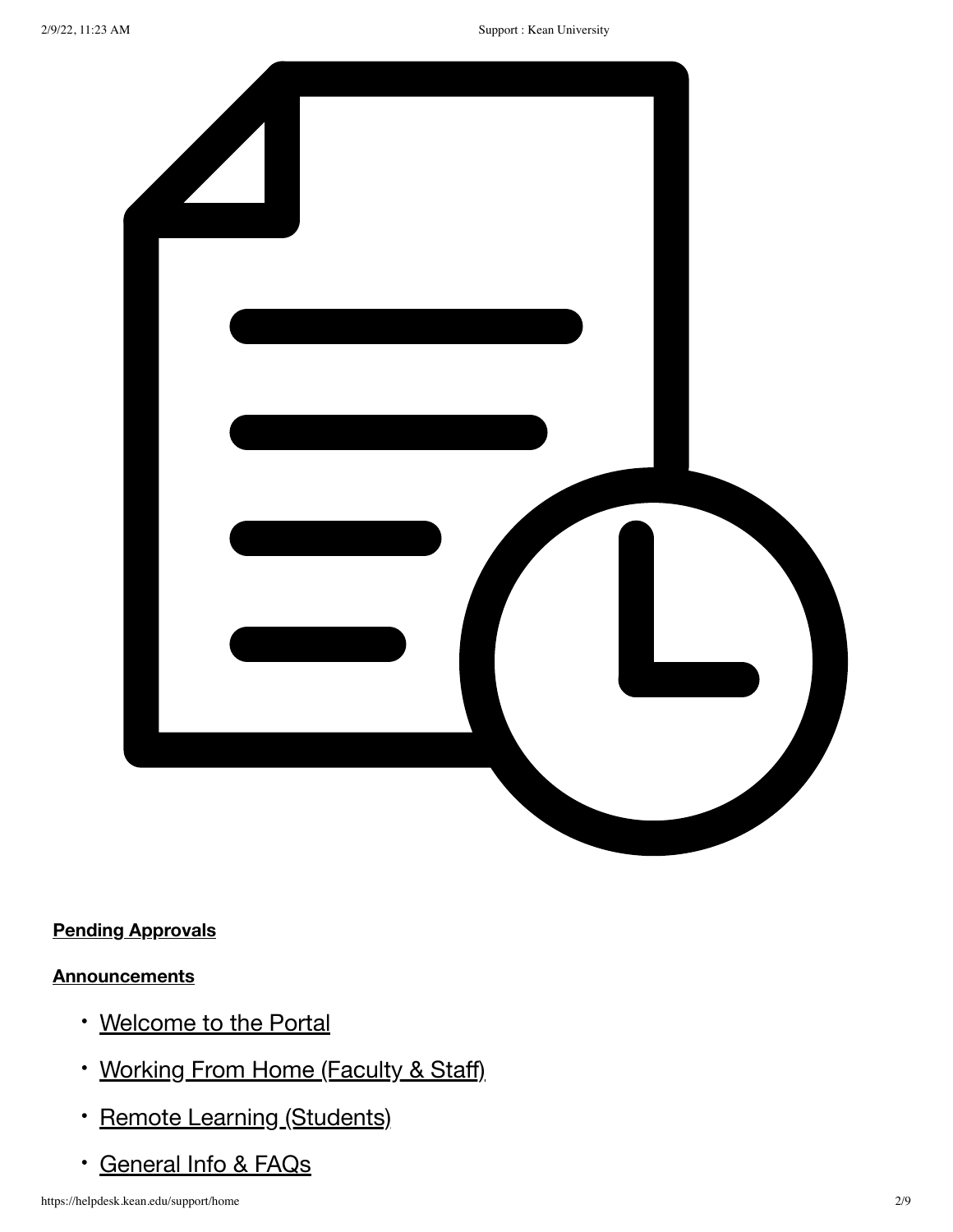- · Reset [My Password](https://helpdesk.kean.edu/support/solutions/15000045825)
- E-Mail & [Accounts](https://helpdesk.kean.edu/support/solutions/15000045569)
- Loaner [Laptops](https://helpdesk.kean.edu/support/solutions/15000045958)
- [Accessibility](https://helpdesk.kean.edu/support/solutions/15000045378)
- [Computers &](https://helpdesk.kean.edu/support/solutions/15000042051) Equipment
- · Internet & [Network](https://helpdesk.kean.edu/support/solutions/15000042054)
- [Telecom](https://helpdesk.kean.edu/support/solutions/15000046136)
- · [Applications &](https://helpdesk.kean.edu/support/solutions/15000042056) Software
- Audio [Visual](https://helpdesk.kean.edu/support/solutions/15000045213)
- **[Technician](https://helpdesk.kean.edu/support/solutions/15000045999) Articles**

## **[Welcome](https://helpdesk.kean.edu/support/solutions/15000045219) to the Portal**

### **Getting [Started](https://helpdesk.kean.edu/support/solutions/folders/15000075216)**

- **An Introduction To [FreshService](https://helpdesk.kean.edu/support/solutions/articles/15000056862-an-introduction-to-freshservice)**
- **Edit Your Profile & Delegate [Approvals](https://helpdesk.kean.edu/support/solutions/articles/15000044727-edit-your-profile-delegate-approvals)**
- **Glossary of Portal Terms & [Definitions](https://helpdesk.kean.edu/support/solutions/articles/15000057131-glossary-of-portal-terms-definitions)**

### **Tickets & Service [Requests](https://helpdesk.kean.edu/support/solutions/folders/15000075217)**

- **How To Submit An [Incident](https://helpdesk.kean.edu/support/solutions/articles/15000043772-how-to-submit-an-incident-ticket) Ticket**
- **How To View & Edit Your [Tickets](https://helpdesk.kean.edu/support/solutions/articles/15000057143-how-to-view-edit-your-tickets)**
- **Tips For [Communicating](https://helpdesk.kean.edu/support/solutions/articles/15000044865-tips-for-communicating-your-issue) Your Issue**
- **How To Use The Service [Catalog](https://helpdesk.kean.edu/support/solutions/articles/15000058474-how-to-use-the-service-catalog)**
- **What are Incidents and Service [Requests?](https://helpdesk.kean.edu/support/solutions/articles/15000059740-what-are-incidents-and-service-requests-)**

#### **Other [Features](https://helpdesk.kean.edu/support/solutions/folders/15000075218)**

**How To Initiate A Remote [Support](https://helpdesk.kean.edu/support/solutions/articles/15000057334-how-to-initiate-a-remote-support-session) Session**

### **Video [Tutorials](https://helpdesk.kean.edu/support/solutions/folders/15000075654)**

- **FreshService Tutorial Videos Playlist (https://www.youtube.com/playlist? [list=PL2yyMXQMd0V79wBmCO7gJMDMlYSvbrccy\)](https://www.youtube.com/playlist?list=PL2yyMXQMd0V79wBmCO7gJMDMlYSvbrccy)**
- **Welcome To The Portal Walkthrough Video [\(https://www.youtube.com/watch?v=dExnyP\\_nLPE\)](https://www.youtube.com/watch?v=dExnyP_nLPE)**
- **About The Service Catalog (Short Video) [\(https://www.youtube.com/watch?v=VdTsdDDMy8Q\)](https://www.youtube.com/watch?v=VdTsdDDMy8Q)**
- **How To File Service Requests (Video) [\(https://www.youtube.com/watch?v=6rEZAEqN9Rw\)](https://www.youtube.com/watch?v=6rEZAEqN9Rw)**
- **What's the Difference Between Service Requests and Incidents? (Video) [\(https://www.youtube.com/watch?](https://www.youtube.com/watch?v=UWbaGKcRrjI) v=UWbaGKcRrjI)**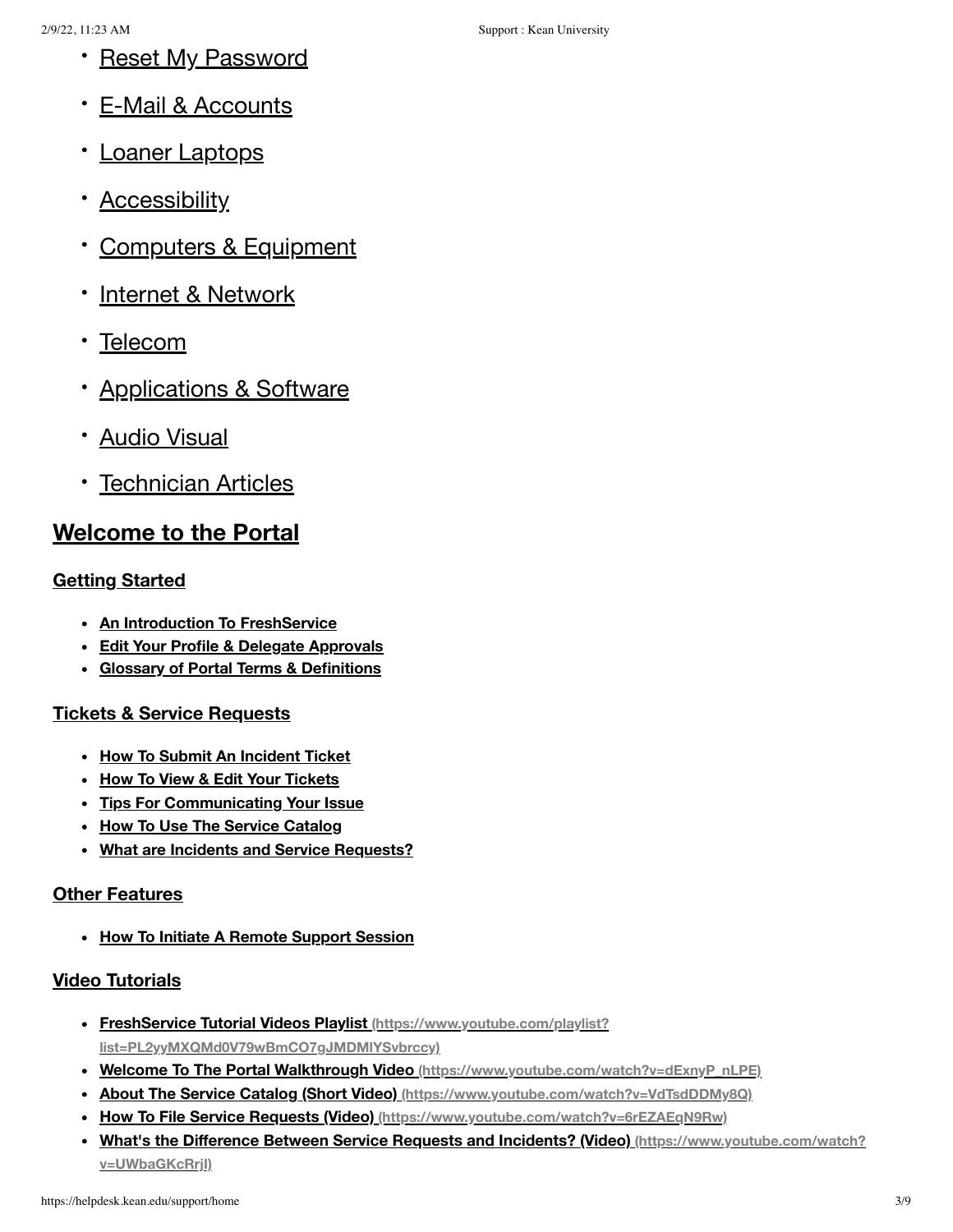## **[Working](https://helpdesk.kean.edu/support/solutions/15000046133) From Home (Faculty & Staff)**

#### **[Application](https://helpdesk.kean.edu/support/solutions/folders/15000076541) Links**

- **Workday [\(https://www.myworkday.com/kean/login.htmld\)](https://www.myworkday.com/kean/login.htmld)**
- **Ellucian Colleague (Requires VPN) [\(https://ui5.kean.edu/UI/Home/index.html\)](https://ui5.kean.edu/UI/Home/index.html)**
- **Exchange E-mail Web Version [\(https://exchange.kean.edu/\)](https://exchange.kean.edu/)**
- **WebNow (Requires VPN and Internet Explorer) [\(https://kean.hosting.lxk.co/webnow\)](https://kean.hosting.lxk.co/webnow)**
- **Microsoft Office for Education Registration [\(https://www.microsoft.com/en-us/education/products/office\)](https://www.microsoft.com/en-us/education/products/office)**

#### **[View](https://helpdesk.kean.edu/support/solutions/folders/15000076541) all (7)**

#### **[Blackboard](https://helpdesk.kean.edu/support/solutions/folders/15000076542)**

- **[Blackboard](https://helpdesk.kean.edu/support/solutions/articles/15000065410-blackboard-guides-for-faculty) Guides for Faculty**
- **Learning Commons Blackboard Manuals [\(https://libguides.kean.edu/blackboard\)](https://libguides.kean.edu/blackboard)**
- **[Student](https://helpdesk.kean.edu/support/solutions/articles/15000065409-student-help-articles) Help Articles**

#### **[VPN](https://helpdesk.kean.edu/support/solutions/folders/15000076544)**

- **How To Use The VPN [\(https://helpdesk.kean.edu/support/solutions/articles/15000057275-using-the-vpn\)](https://helpdesk.kean.edu/support/solutions/articles/15000057275-using-the-vpn)**
- **What Does & [Doesn't](https://helpdesk.kean.edu/support/solutions/articles/15000065428-what-does-doesn-t-need-the-vpn) Need The VPN**
- **Windows [Activation](https://helpdesk.kean.edu/support/solutions/articles/15000065415-windows-activation-error) error**
- **VPN Download Site [\(https://sslvpn.kean.edu/\)](https://sslvpn.kean.edu/)**

#### **[Telephones](https://helpdesk.kean.edu/support/solutions/folders/15000076545) and Bria**

- **About Bria Softphone [\(https://helpdesk.kean.edu/support/solutions/articles/15000061622-bria-softphone\)](https://helpdesk.kean.edu/support/solutions/articles/15000061622-bria-softphone)**
- **Download Bria for iPhone and Android [\(https://helpdesk.kean.edu/helpdesk/attachments/15033235459\)](https://helpdesk.kean.edu/helpdesk/attachments/15033235459)**
- **Bria User Guide [\(https://helpdesk.kean.edu/helpdesk/attachments/15033235463\)](https://helpdesk.kean.edu/helpdesk/attachments/15033235463)**

#### **[Network](https://helpdesk.kean.edu/support/solutions/folders/15000076547) Drives and File Sharing**

- **How To Access A [Network](https://helpdesk.kean.edu/support/solutions/articles/15000065424-how-to-access-a-network-drive-from-home) Drive From Home**
- **Backing up to Google Drive [\(https://helpdesk.kean.edu/support/solutions/articles/15000061944-how-to-upload-files](https://helpdesk.kean.edu/support/solutions/articles/15000061944-how-to-upload-files-to-google-drive-manually-)to-google-drive-manually-)**
- **Backing up to OneDrive [\(https://helpdesk.kean.edu/support/solutions/articles/15000061946-how-to-upload-files-to](https://helpdesk.kean.edu/support/solutions/articles/15000061946-how-to-upload-files-to-onedrive-manually-)onedrive-manually-)**

#### **OCIS [Support](https://helpdesk.kean.edu/support/solutions/folders/15000076549)**

- **Will OCIS Be Open in [January](https://helpdesk.kean.edu/support/solutions/articles/15000065432-will-ocis-be-open-in-january-2022-) 2022?**
- **Still Need Help? [Contact](https://helpdesk.kean.edu/support/solutions/articles/15000065449-still-need-help-contact-ocis) OCIS**
- **Other Help Articles [\(https://helpdesk.kean.edu/support/solutions\)](https://helpdesk.kean.edu/support/solutions)**
- **Spam & Online Safety Tips [\(https://helpdesk.kean.edu/support/solutions/articles/15000049787-information-on-spam](https://helpdesk.kean.edu/support/solutions/articles/15000049787-information-on-spam-phishing)phishing)**

# **Remote Learning [\(Students\)](https://helpdesk.kean.edu/support/solutions/15000046134)**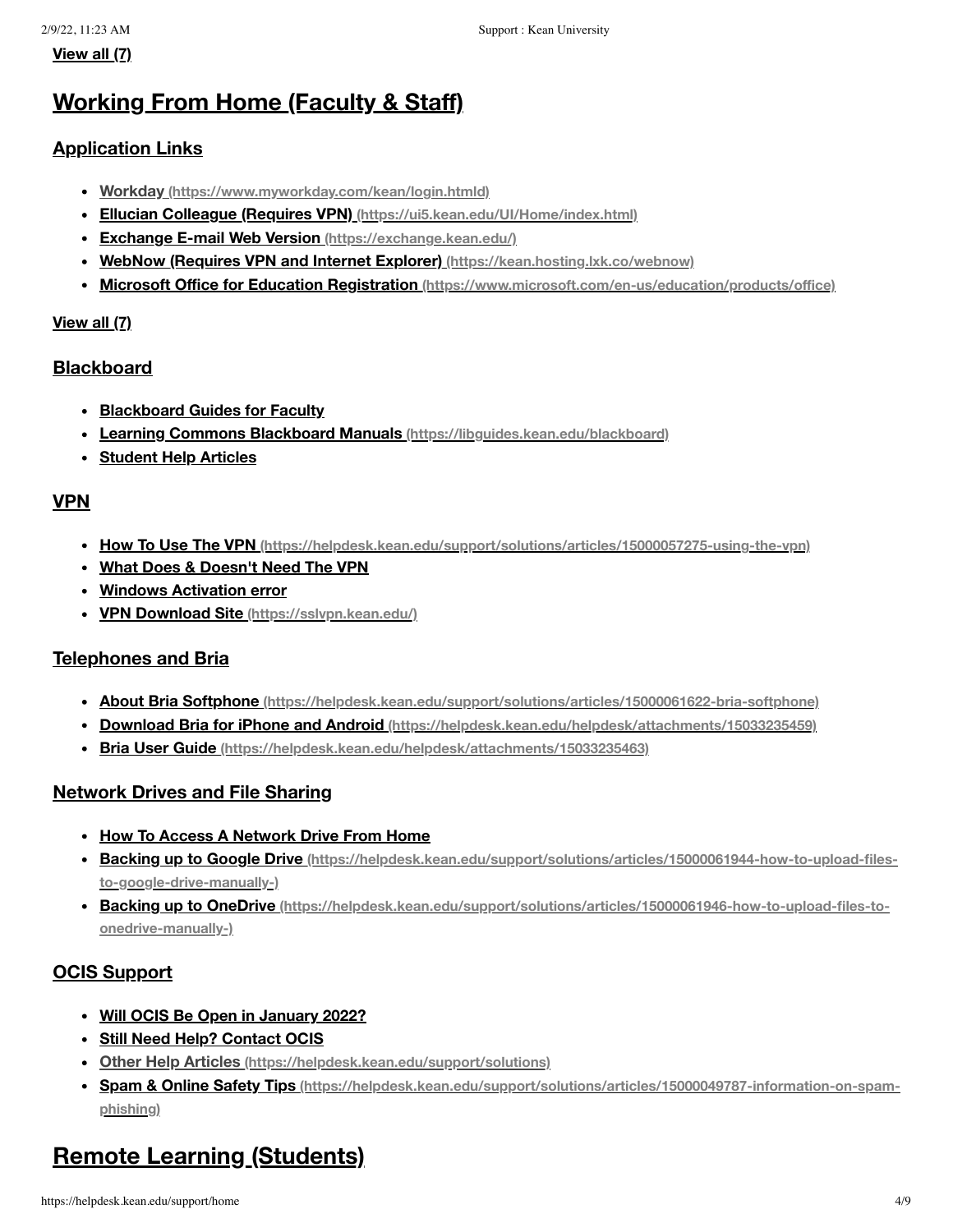#### **[Applications](https://helpdesk.kean.edu/support/solutions/folders/15000076548)**

- **How To Use [Software](https://helpdesk.kean.edu/support/solutions/articles/15000065447-how-to-use-software-found-in-labs) Found in Labs**
- **Open the Apporto Virtual Computer [\(https://kean.apporto.com/\)](https://kean.apporto.com/)**
- **SPSS Installation Instructions [\(https://drive.google.com/drive/folders/1VicR9x2yN0Qfoe4x6ZDr646aRE4rWBkD\)](https://drive.google.com/drive/folders/1VicR9x2yN0Qfoe4x6ZDr646aRE4rWBkD)**
- **Register for Free Microsoft Office [\(https://helpdesk.kean.edu/support/solutions/articles/15000044506-free](https://helpdesk.kean.edu/support/solutions/articles/15000044506-free-microsoft-office-suite-for-students)microsoft-office-suite-for-students)**

#### **[Blackboard](https://helpdesk.kean.edu/support/solutions/folders/15000076551)**

**[Blackboard](https://helpdesk.kean.edu/support/solutions/articles/15000065443-blackboard-articles-for-students) Articles for Students**

#### **Still Need [Help?](https://helpdesk.kean.edu/support/solutions/folders/15000076554)**

**[Contact](https://helpdesk.kean.edu/support/solutions/articles/15000065448-contact-ocis) OCIS**

## **[General](https://helpdesk.kean.edu/support/solutions/15000035815) Info & FAQs**

#### **[FAQ](https://helpdesk.kean.edu/support/solutions/folders/15000054769)**

- **[Downloadable](https://helpdesk.kean.edu/support/solutions/articles/15000059729-downloadable-guide-to-general-computer-usage) Guide to General Computer Usage**
- **Links for Ellucian & [WebNow](https://helpdesk.kean.edu/support/solutions/articles/15000043770-links-for-ellucian-webnow)**

#### **[Policies](https://helpdesk.kean.edu/support/solutions/folders/15000075213)**

- **Kean University Computer Related [Acceptable](https://helpdesk.kean.edu/support/solutions/articles/15000057332-kean-university-computer-related-acceptable-use-policy) Use Policy**
- **Kean University Policy on [Electronic](https://helpdesk.kean.edu/support/solutions/articles/15000057337-kean-university-policy-on-electronic-file-sharing-of-media) File Sharing of Media**
- **Service of Personal [Equipment](https://helpdesk.kean.edu/support/solutions/articles/15000060845-service-of-personal-equipment)**

#### **[Links](https://helpdesk.kean.edu/support/solutions/folders/15000075219)**

- **MIR3 Campus Police Alerts Portal [\(https://ondemand.mir3.com/kean/login/\)](https://ondemand.mir3.com/kean/login/)**
- **Go to WebNow [\(https://kean.hosting.lxk.co/webnow\)](https://kean.hosting.lxk.co/webnow)**
- **Go to [Ellucian/Colleague](https://ui5.kean.edu/) (https://ui5.kean.edu)**
- **Ellucian CRM Advise for Faculty [\(https://www.kean.edu/media/crmadvise323\)](https://www.kean.edu/media/crmadvise323)**
- **Blackboard Link [\(https://blackboard.kean.edu/webapps/login/\)](https://blackboard.kean.edu/webapps/login/)**

#### **[View](https://helpdesk.kean.edu/support/solutions/folders/15000075219) all (8)**

#### **Other [Campuses](https://helpdesk.kean.edu/support/solutions/folders/15000075220)**

- **Ocean County Printing [Information](https://helpdesk.kean.edu/support/solutions/articles/15000014283-ocean-county-printing-information-gateway-building-) (Gateway Building)**
- **Wenzhou Kean IT Website & Articles [\(http://helpdesk.wku.edu.cn/hc/\)](http://helpdesk.wku.edu.cn/hc/)**
- **Wenzhou Kean IT Contact Page [\(https://wku.edu.cn/en/org/it/\)](https://wku.edu.cn/en/org/it/)**

#### **Support for [On-Campus](https://helpdesk.kean.edu/support/solutions/folders/15000075987) Residents**

**Cable TV [Support](https://helpdesk.kean.edu/support/solutions/articles/15000061854-cable-tv-support)**

## **Reset My [Password](https://helpdesk.kean.edu/support/solutions/15000045825)**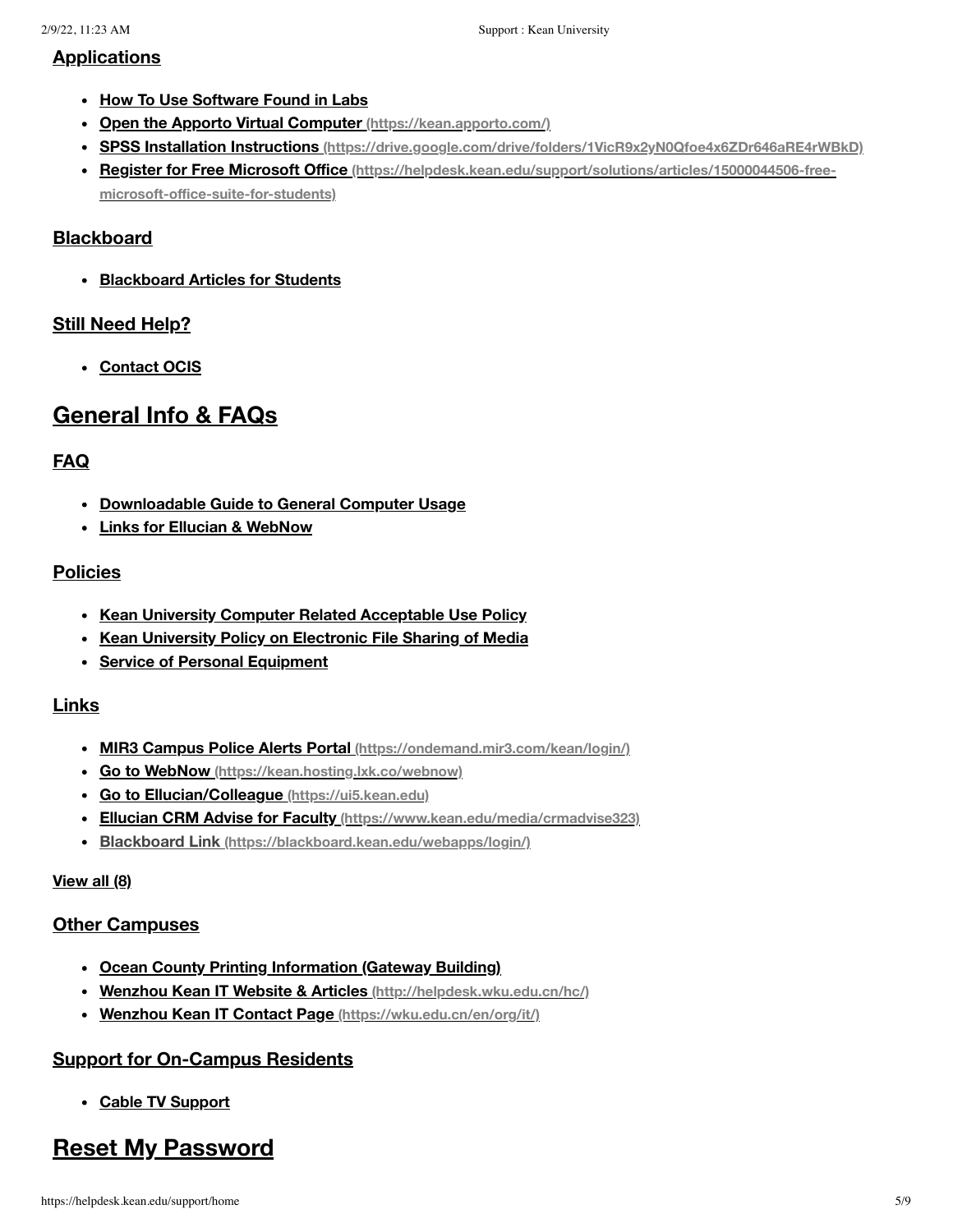#### **[Password](https://helpdesk.kean.edu/support/solutions/folders/15000075351) Links**

- **How To Change Your [KeanGoogle/ClearLogin](https://helpdesk.kean.edu/support/solutions/articles/15000052071-how-to-change-your-keangoogle-clearlogin-password) Password**
- **Reset My Password [\(https://kean-edu.clearlogin.com/update-password\)](https://kean-edu.clearlogin.com/update-password)**
- **I Forgot My Password / I Can't Log In [\(https://kean-edu.clearlogin.com/forgot-password\)](https://kean-edu.clearlogin.com/forgot-password)**

## **E-Mail & [Accounts](https://helpdesk.kean.edu/support/solutions/15000045569)**

#### **E-Mail & [ClearLogin](https://helpdesk.kean.edu/support/solutions/folders/15000074292) Help**

- **Canned & Automatic [Responses](https://helpdesk.kean.edu/support/solutions/articles/15000043771-canned-automatic-responses-in-gmail) in Gmail**
- **[Changing](https://helpdesk.kean.edu/support/solutions/articles/15000052069-changing-your-google-account-display-name) Your Google Account Display Name**
- **["Authenticator](https://helpdesk.kean.edu/support/solutions/articles/15000052186--authenticator-mfa-registration-page-when-logging-in-to-keangoogle) MFA Registration" Page When Logging In To KeanGoogle**
- **E-Mail Password Reset Help [\(https://helpdesk.kean.edu/support/solutions/15000045825\)](https://helpdesk.kean.edu/support/solutions/15000045825)**
- **Forward all e-mails to a different account [\(https://support.google.com/mail/answer/10957?hl=en\)](https://support.google.com/mail/answer/10957?hl=en)**

#### **[View](https://helpdesk.kean.edu/support/solutions/folders/15000074292) all (7)**

#### **[Outlook](https://helpdesk.kean.edu/support/solutions/folders/15000066019)**

- **Create an Archive in [Outlook](https://helpdesk.kean.edu/support/solutions/articles/15000044176-create-an-archive-in-outlook)**
- **How to Import or Restore an Archive in [Outlook](https://helpdesk.kean.edu/support/solutions/articles/15000044178-how-to-import-or-restore-an-archive-in-outlook)**

#### **Other [Accounts](https://helpdesk.kean.edu/support/solutions/folders/15000075947)**

- **Faculty Experience and Ellucian CRM Advise [\(https://sites.google.com/kean.edu/ellucian-crm-advise/advise\)](https://sites.google.com/kean.edu/ellucian-crm-advise/advise)**
- **Change Enrollment to [CampusAlert™](https://helpdesk.kean.edu/support/solutions/articles/15000062933-change-enrollment-to-campusalert-)**

### **Loaner [Laptops](https://helpdesk.kean.edu/support/solutions/15000045958)**

#### **How To Get A Loaner [Laptop](https://helpdesk.kean.edu/support/solutions/folders/15000075870)**

- **Get a Loaner Laptop [\(https://libguides.kean.edu/laptoploaner\)](https://libguides.kean.edu/laptoploaner)**
- **About Loaner [Laptops](https://helpdesk.kean.edu/support/solutions/articles/15000060842-about-loaner-laptops)**

## **[Accessibility](https://helpdesk.kean.edu/support/solutions/15000045378)**

#### **[Presentation](https://helpdesk.kean.edu/support/solutions/folders/15000073572) and Formatting**

- **Exporting Text From A PowerPoint [\(Converting](https://helpdesk.kean.edu/support/solutions/articles/15000047886-exporting-text-from-a-powerpoint-converting-to-word-) to Word)**
- **Enabling Live Captioning in Zoom [\(https://helpdesk.kean.edu/a/solutions/articles/15000047885\)](https://helpdesk.kean.edu/a/solutions/articles/15000047885)**

## **[Computers](https://helpdesk.kean.edu/support/solutions/15000042051) & Equipment**

#### **The Physical [Computer](https://helpdesk.kean.edu/support/solutions/folders/15000075655)**

- **[Swollen/Enlarged](https://helpdesk.kean.edu/support/solutions/articles/15000057292-swollen-enlarged-battery-in-laptop-or-phone) Battery in Laptop or Phone**
- **What To Do When A [Computer](https://helpdesk.kean.edu/support/solutions/articles/15000061949-what-to-do-when-a-computer-falls) Falls**

#### **[Data](https://helpdesk.kean.edu/support/solutions/folders/15000075997)**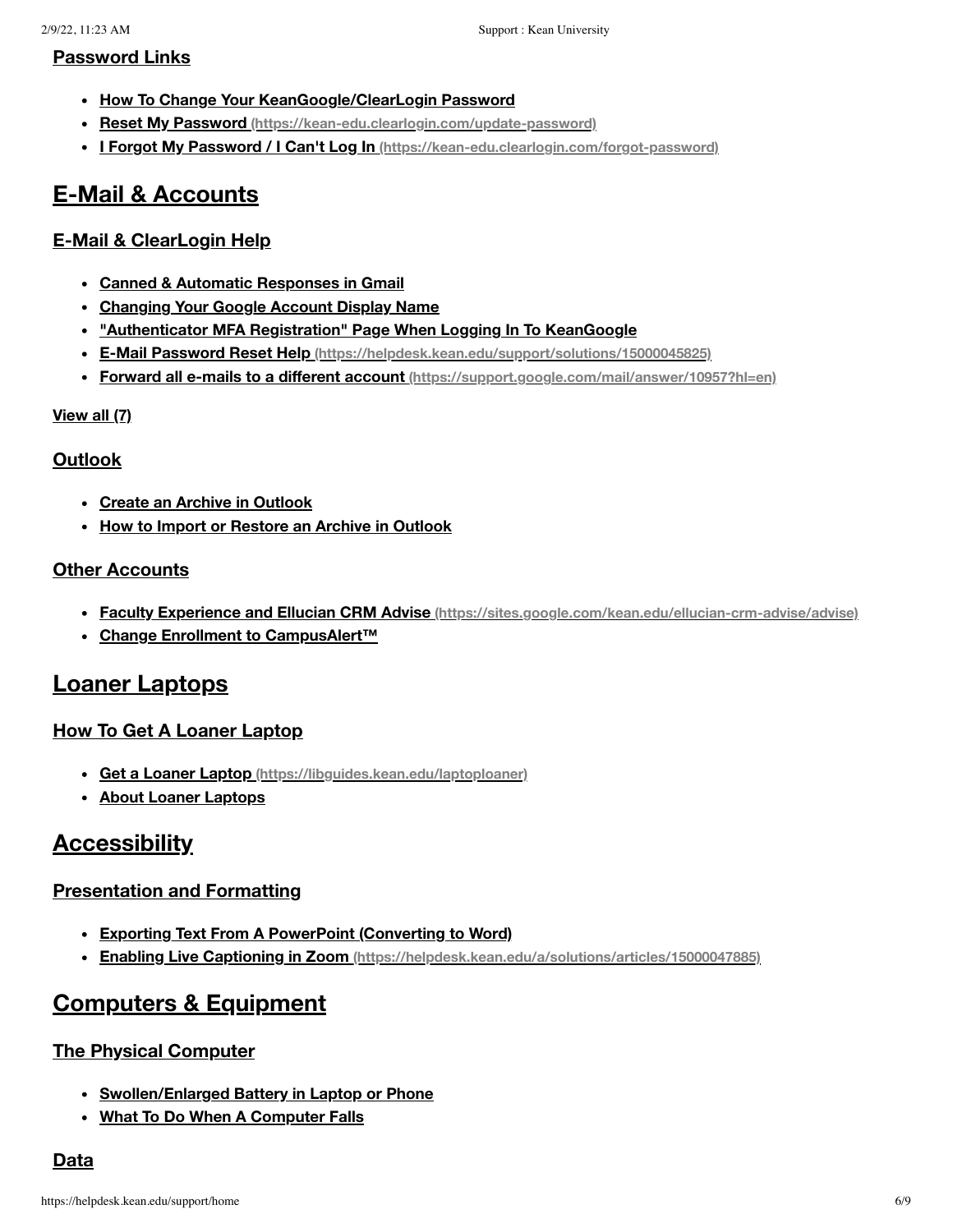- **How To [Back](https://helpdesk.kean.edu/support/solutions/articles/15000061941-how-to-back-up-files-to-a-usb) Up Files To A USB**
- **[About](https://helpdesk.kean.edu/support/solutions/articles/15000061942-about-file-back-up) File Back Up**
- **Google/Microsoft Cloud Back-up [\(https://helpdesk.kean.edu/support/solutions/folders/15000075206\)](https://helpdesk.kean.edu/support/solutions/folders/15000075206)**

## **Internet & [Network](https://helpdesk.kean.edu/support/solutions/15000042054)**

#### **[Connecting](https://helpdesk.kean.edu/support/solutions/folders/15000075201) to the Internet**

- **[Registering](https://helpdesk.kean.edu/support/solutions/articles/15000031075-registering-devices-for-campus-wireless-access) Devices for Campus Wireless Access**
- **Connect to Campus Internet through [KUAIR-FACSTAFF](https://helpdesk.kean.edu/support/solutions/articles/15000057284-connect-to-campus-internet-through-kuair-facstaff)**
- **[Connect](https://helpdesk.kean.edu/support/solutions/articles/15000011581-connect-to-campus-internet-through-kuair) to Campus Internet through KUAIR**
- **[Connecting](https://helpdesk.kean.edu/support/solutions/articles/15000063348-connecting-to-kean-wi-fi-as-a-guest) to Kean Wi-Fi As A Guest**

#### **Online Browsing & [Cybersecurity](https://helpdesk.kean.edu/support/solutions/folders/15000075200)**

- **"Your [Connection](https://helpdesk.kean.edu/support/solutions/articles/15000050565--your-connection-is-not-private-) Is Not Private"**
- **[Information](https://helpdesk.kean.edu/support/solutions/articles/15000049787-information-on-spam-phishing) on Spam & Phishing**
- **Guide to Internet [Browsers](https://helpdesk.kean.edu/support/solutions/articles/15000044863-guide-to-internet-browsers)**
- **How to Back Up & Restore Chrome [Bookmarks](https://helpdesk.kean.edu/support/solutions/articles/15000044180-how-to-back-up-restore-chrome-bookmarks)**
- **Managing Passwords & [Cybersecurity](https://helpdesk.kean.edu/support/solutions/articles/15000052070-managing-passwords-cybersecurity-tips) Tips**

#### **[View](https://helpdesk.kean.edu/support/solutions/folders/15000075200) all (6)**

#### **[VPN](https://helpdesk.kean.edu/support/solutions/folders/15000075451)**

**[Using](https://helpdesk.kean.edu/support/solutions/articles/15000057275-using-the-vpn) the VPN**

## **[Telecom](https://helpdesk.kean.edu/support/solutions/15000046136)**

## **[Applications](https://helpdesk.kean.edu/support/solutions/15000042056) & Software**

#### **Zoom & Online [Conferencing](https://helpdesk.kean.edu/support/solutions/folders/15000071131)**

- **Setting Up a Kean [University](https://helpdesk.kean.edu/support/solutions/articles/15000035178-setting-up-a-kean-university-zoom-account) Zoom Account**
- **Enable [Automatic](https://helpdesk.kean.edu/support/solutions/articles/15000047885-enable-automatic-live-transcript-in-zoom) Live Transcript in Zoom**
- **Using your Kean account on Zoom for Paid [features.](https://helpdesk.kean.edu/support/solutions/articles/15000048069-using-your-kean-account-on-zoom-for-paid-features-)**
- **Others Can't Hear Me In A Virtual [Meeting](https://helpdesk.kean.edu/support/solutions/articles/15000065628-others-can-t-hear-me-in-a-virtual-meeting)**
- **Can't Get Into Zoom [Meeting](https://helpdesk.kean.edu/support/solutions/articles/15000066866-can-t-get-into-zoom-meeting)**

#### **[Blackboard](https://helpdesk.kean.edu/support/solutions/folders/15000075204)**

- **Learning Commons' Blackboard Manuals & Training Videos [\(https://libguides.kean.edu/blackboard\)](https://libguides.kean.edu/blackboard)**
- **Extend an Exam Timer in [Blackboard](https://helpdesk.kean.edu/support/solutions/articles/15000039687-extend-an-exam-timer-in-blackboard)**
- **View Blackboard [Collaborate](https://helpdesk.kean.edu/support/solutions/articles/15000050356-view-blackboard-collaborate-recordings) Recordings**
- **[Blackboard](https://helpdesk.kean.edu/support/solutions/articles/15000061983-blackboard-account-is-locked) Account is Locked**

#### **[Microsoft](https://helpdesk.kean.edu/support/solutions/folders/15000075206) Office & Google Drive**

- **[Pre-Recording](https://helpdesk.kean.edu/support/solutions/articles/15000048071-pre-recording-a-powerpoint-presentation-including-microphone-and-webcam-) A PowerPoint Presentation (Including Microphone and Webcam)**
- **Free [Microsoft](https://helpdesk.kean.edu/support/solutions/articles/15000044506-free-microsoft-office-suite-for-students) Office Suite for Students**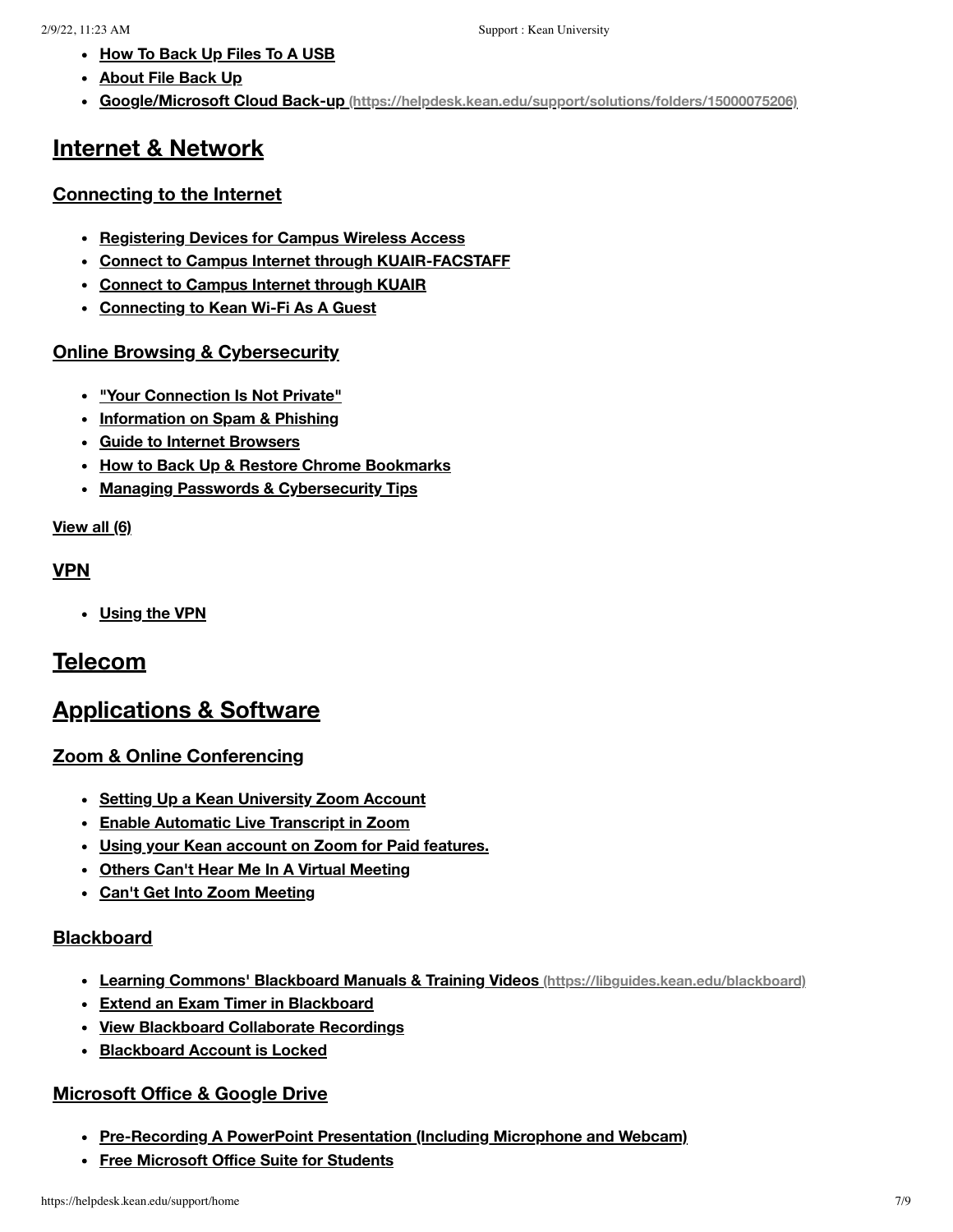- **How To Upload Files to Google Drive [\(Manually\)](https://helpdesk.kean.edu/support/solutions/articles/15000061944-how-to-upload-files-to-google-drive-manually-)**
- **How To Upload Files To OneDrive [\(Manually\)](https://helpdesk.kean.edu/support/solutions/articles/15000061946-how-to-upload-files-to-onedrive-manually-)**
- **Autosaving [Documents](https://helpdesk.kean.edu/support/solutions/articles/15000061951-autosaving-documents-in-microsoft-office) in Microsoft Office**

#### **[View](https://helpdesk.kean.edu/support/solutions/folders/15000075206) all (6)**

#### **Ellucian [Colleague](https://helpdesk.kean.edu/support/solutions/folders/15000075652) & Recruiter**

**[KeanWise](https://helpdesk.kean.edu/support/solutions/articles/15000022068-keanwise-student-petition-access-error) Student Petition Access Error**

#### **Perceptive Content [\(ImageNow/WebNow\)](https://helpdesk.kean.edu/support/solutions/folders/15000075653)**

**Perceptive Software - aka [Webnow/Imagenow](https://helpdesk.kean.edu/support/solutions/articles/15000022064-perceptive-software-aka-webnow-imagenow)**

#### **Other [Software](https://helpdesk.kean.edu/support/solutions/folders/15000076002)**

- **[Administrator](https://helpdesk.kean.edu/support/solutions/articles/15000061986-administrator-password-to-install-software) Password to Install Software**
- **Install [ChemDraw](https://helpdesk.kean.edu/support/solutions/articles/15000065870-install-chemdraw-for-windows-and-mac) for Windows and MAC**
- **What are the supported Apple Macintosh Operating System Versions for IBM SPSS Statistics? [\(https://www.ibm.com/support/pages/what-are-supported-apple-macintosh-operating-system-versions-ibm-spss](https://www.ibm.com/support/pages/what-are-supported-apple-macintosh-operating-system-versions-ibm-spss-statistics)statistics)**

## **Audio [Visual](https://helpdesk.kean.edu/support/solutions/15000045213)**

#### **[Faculty](https://helpdesk.kean.edu/support/solutions/folders/15000072974)**

- **Using [Plantronics](https://helpdesk.kean.edu/support/solutions/articles/15000043649-using-plantronics-calisto-620-bluetooth-speaker) Calisto 620 Bluetooth Speaker**
- **Cisco Board (Rolling Cart) Usage [Instructions](https://helpdesk.kean.edu/support/solutions/articles/15000043650-cisco-board-rolling-cart-usage-instructions)**
- **Using Jabra Speak 710 [Bluetooth](https://helpdesk.kean.edu/support/solutions/articles/15000043651-using-jabra-speak-710-bluetooth-speaker) Speaker**
- **Connect To [Projectors](https://helpdesk.kean.edu/support/solutions/articles/15000066920-connect-to-projectors-cas-) (CAS)**
- **How To Connect To Hybrid [Classroom](https://helpdesk.kean.edu/support/solutions/articles/15000066921-how-to-connect-to-hybrid-classroom-equipment) Equipment**

## **[Technician](https://helpdesk.kean.edu/support/solutions/15000045999) Articles**

| <b>BlackBoard Course Adjusments</b>                    | <b>RequestView all services</b> |
|--------------------------------------------------------|---------------------------------|
| Popular ServicesDomain Account & Network Resources     | <b>Request</b>                  |
| • ID Card Door Access                                  | Reguest                         |
| • Event Live Streaming and Recording                   | Reguest                         |
| • Request equipment (Computers, Monitors, Accessories) | Reauest                         |